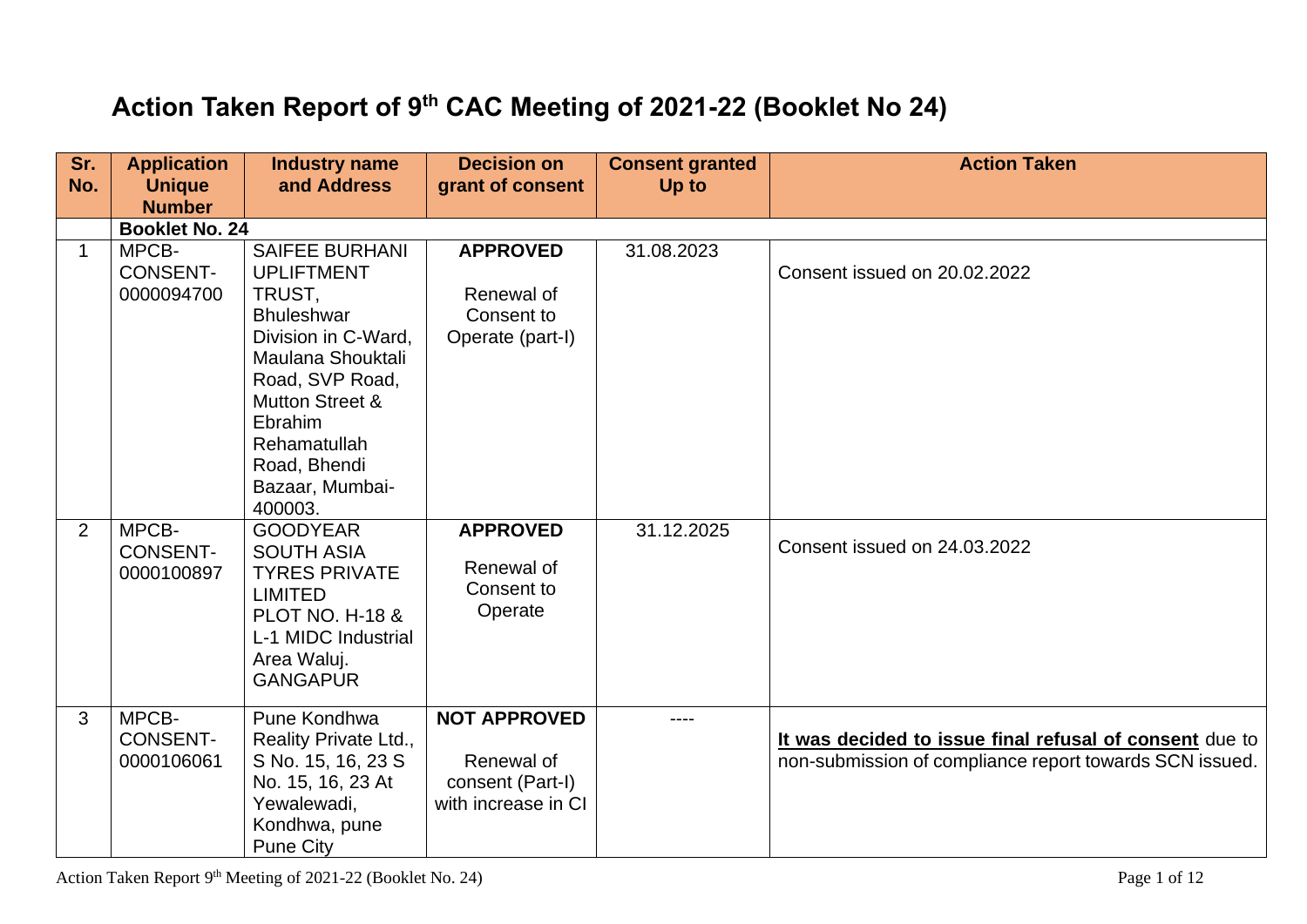| Sr.<br>No.     | <b>Application</b><br><b>Unique</b> | <b>Industry name</b><br>and Address | <b>Decision on</b><br>grant of consent | <b>Consent granted</b><br>Up to | <b>Action Taken</b>          |
|----------------|-------------------------------------|-------------------------------------|----------------------------------------|---------------------------------|------------------------------|
|                | <b>Number</b>                       |                                     |                                        |                                 |                              |
| 4              | MPCB-                               | <b>CEAT Ltd (Tyre</b>               | <b>APPROVED</b>                        | 31.03.2026                      |                              |
|                | <b>CONSENT-</b>                     | Manufacturing)                      |                                        |                                 | Consent issued on 20.02.2022 |
|                | 0000106830                          | 338, 354 Bhandup                    | Renewal of                             |                                 |                              |
|                |                                     | Kurla                               | Consent with                           |                                 |                              |
|                |                                     |                                     | increase in CI                         |                                 |                              |
| 5              | MPCB-                               | <b>Right Tight</b>                  | <b>APPROVED</b>                        | 31.03.2024                      |                              |
|                | <b>CONSENT-</b>                     | Fasteners Pvt. Ltd.,                |                                        |                                 | Consent issued on 20.02.2022 |
|                | 0000109717                          | Plot No. 14,<br>Malegaon MIDC,      | Renewal of<br>Consent with             |                                 |                              |
|                |                                     | Sinner, Dist. Nashik                | increase in CI                         |                                 |                              |
| 6              | MPCB-                               | <b>Birla Carbon India</b>           | <b>APPROVED</b>                        | 31.03.2022                      |                              |
|                | <b>CONSENT-</b>                     | Private Limited.                    |                                        |                                 | Consent issued on 20.02.2022 |
|                | 0000107167                          | Unit-Patalganga                     | Renewal of                             |                                 |                              |
|                |                                     | Village Lohop,                      | consent with                           |                                 |                              |
|                |                                     | Patalganga, Tal                     | increase in CI                         |                                 |                              |
|                |                                     | Khalapur, Dist.                     |                                        |                                 |                              |
|                |                                     | Raigad 410207                       |                                        |                                 |                              |
| $\overline{7}$ | MPCB-                               | Pauni II Expansion                  | <b>APPROVED</b>                        | 31.03.2022                      |                              |
|                | <b>CONSENT-</b>                     | <b>OC</b>                           |                                        |                                 | Consent issued on 20.02.2022 |
|                | 0000109222                          | Near Sakhari                        | Renewal of                             |                                 |                              |
|                |                                     | Village Tal-Rajura                  | consent with                           |                                 |                              |
|                |                                     | Dist-Chandrapur.                    | increase in CI                         |                                 |                              |
| 8              | MPCB-                               | <b>Everest Industries</b>           | <b>APPROVED</b>                        | 31.03.2026                      |                              |
|                | <b>CONSENT-</b>                     | Limited                             |                                        |                                 | Consent issued on 22,02,2022 |
|                | 0000111276                          | Gat No.152&153,                     | 1st consent to                         |                                 |                              |
|                |                                     | Village-Lakhmapur                   | operate for                            |                                 |                              |
|                |                                     | Dindori                             | expansion and                          |                                 |                              |
|                |                                     |                                     | amalgamation<br>with renewal of        |                                 |                              |
|                |                                     |                                     |                                        |                                 |                              |
|                |                                     |                                     | existing consent                       |                                 |                              |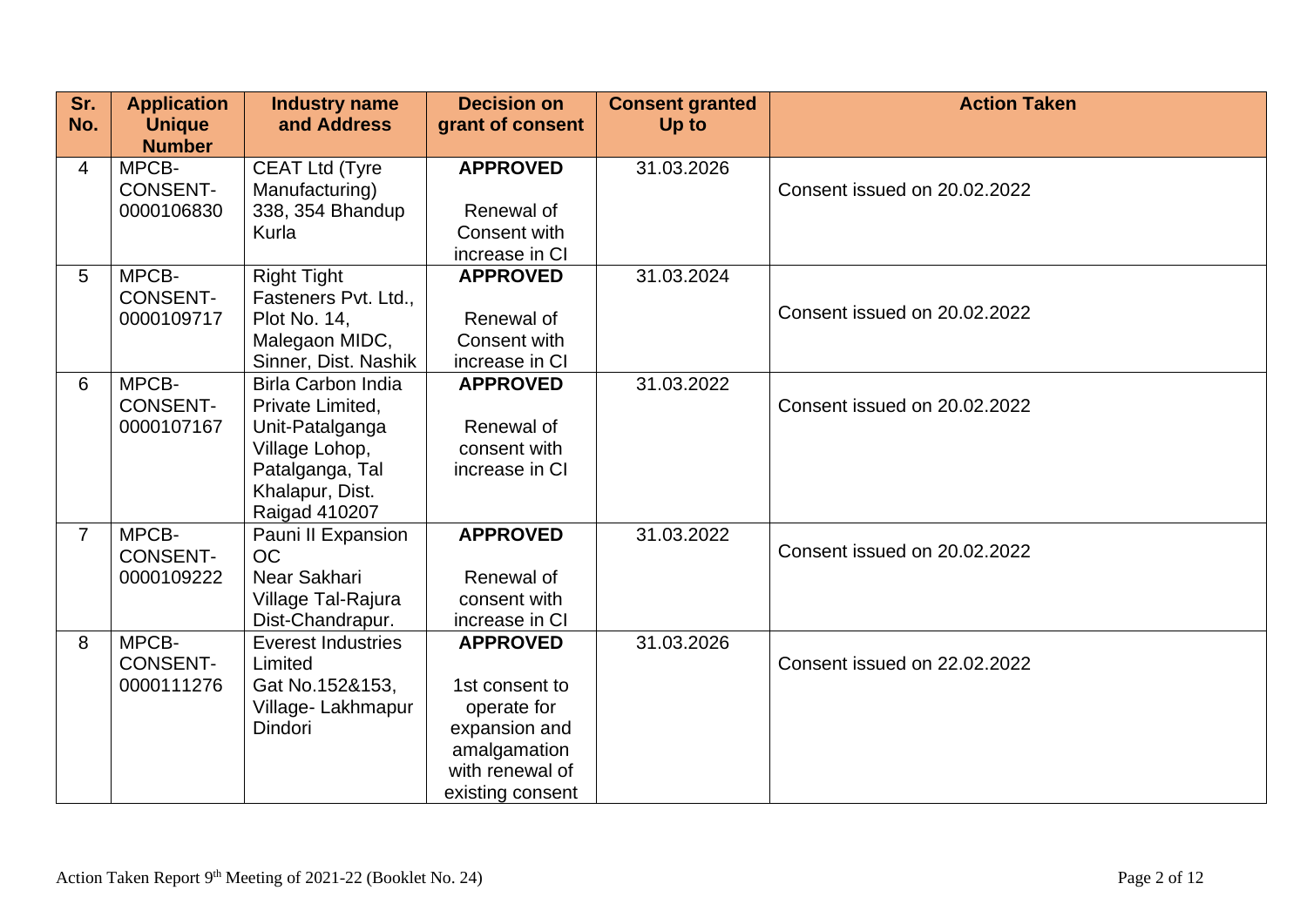| Sr.<br>No. | <b>Application</b><br><b>Unique</b><br><b>Number</b> | <b>Industry name</b><br>and Address                                                                                                                                                                 | <b>Decision on</b><br>grant of consent                                                | <b>Consent granted</b><br>Up to | <b>Action Taken</b>                                                                                                     |
|------------|------------------------------------------------------|-----------------------------------------------------------------------------------------------------------------------------------------------------------------------------------------------------|---------------------------------------------------------------------------------------|---------------------------------|-------------------------------------------------------------------------------------------------------------------------|
| 9          | MPCB-<br><b>CONSENT-</b><br>0000110568               | Siemens Ltd., Plot<br>No.1, MIDC, TTC<br>Industrial Area,<br>Airoli, Navi<br>Mumbai.                                                                                                                | <b>APPROVED</b><br>$1st$ C to O for<br>expansion and<br>Renewal with<br>amalgamation. | 30.04.2026                      | Consent shall be issued after submission of production<br>quantity in tonnage and additional consent fees, if any       |
| 10         | MPCB-<br><b>CONSENT-</b><br>0000112959               | <b>Chandrapur Super</b><br><b>Thermal Power</b><br><b>Station Chandrapur</b><br>Mauza Dewai, 1 to<br>16 Mauza Dewai, 1<br>to 16, Govindpur,<br>Rayyatawari,<br>Urjanagar, Tal &<br>Dist-Chandrapur. | <b>NOT APPROVED</b><br>Renewal of<br>consent                                          | $---$                           | Show Cause Notice issued on 21.02.2022                                                                                  |
| 11         | MPCB-<br><b>CONSENT-</b><br>0000113671               | M/s. Writer Lifestyle<br>Pvt. Ltd.<br>Resort & Health<br>Farm, Village<br>Shillim Chawsar,<br>Tal. Maval, Dist.<br>Pune.                                                                            | <b>NOT APPROVED</b><br>Renewal of<br>Consent to<br>Operate                            |                                 | Show Cause Notice issued on 02,032022                                                                                   |
| 12         | MPCB-<br><b>CONSENT-</b><br>0000114391               | Rashtriya<br>Chemicals and<br><b>Fertilizers Limited.</b><br>Trombay Unit,<br>127 Chembur, 1<br>(Marawali), 1, 5, 5,<br>1 to 6 (Anik),<br>Chembur, Mumbai.                                          | <b>APPROVED</b><br>Renewal of<br>Consent to<br>Operate                                | 31.07.2026.                     | It was decided to grant plain renewal of Consent to<br><b>Operate</b> subjecting to existing Consent conditions and BG. |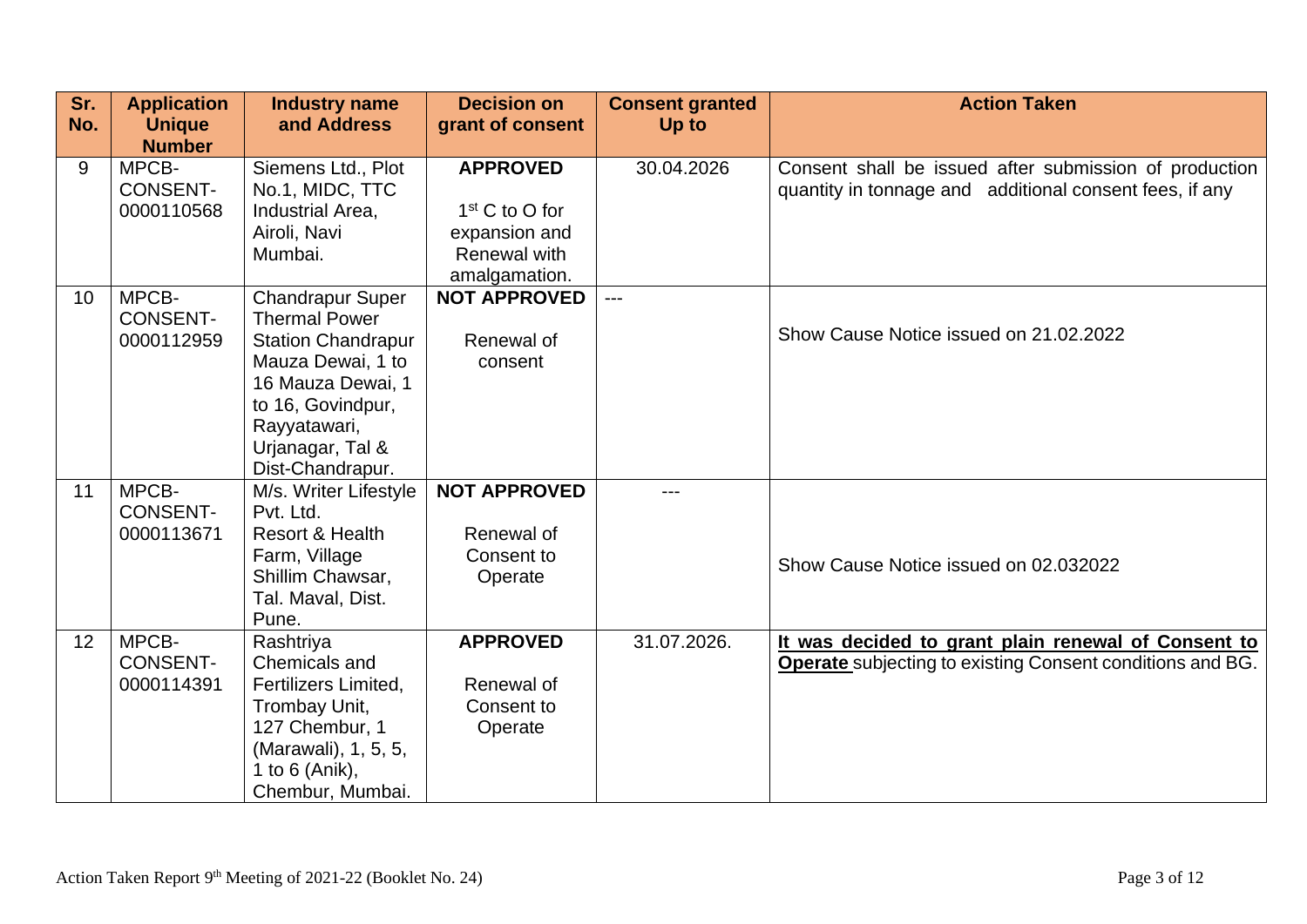| Sr.<br>No. | <b>Application</b><br><b>Unique</b><br><b>Number</b> | <b>Industry name</b><br>and Address                                                                                                                                                              | <b>Decision on</b><br>grant of consent                          | <b>Consent granted</b><br>Up to | <b>Action Taken</b>                                                                                                                                                                                                                                                                                                                                                                                                                                                                                                     |
|------------|------------------------------------------------------|--------------------------------------------------------------------------------------------------------------------------------------------------------------------------------------------------|-----------------------------------------------------------------|---------------------------------|-------------------------------------------------------------------------------------------------------------------------------------------------------------------------------------------------------------------------------------------------------------------------------------------------------------------------------------------------------------------------------------------------------------------------------------------------------------------------------------------------------------------------|
| 13         | MPCB-<br><b>CONSENT-</b><br>0000114183               | <b>EXIDE</b><br><b>INDUSTRIES LTD</b><br>PLOT NO E-5 & E-<br>6 MIDC<br>,INDUSTRIAL<br><b>AREA</b><br><b>AHMEDNAGAR</b><br><b>AHMEDNAGAR</b>                                                      | <b>APPROVED</b><br>Plain Renewal of<br>consent                  | 31.07.2026                      | Consent issued on 21.02.2022                                                                                                                                                                                                                                                                                                                                                                                                                                                                                            |
| 14         | MPCB-<br><b>CONSENT-</b><br>0000114102               | <b>Balewadi Tech</b><br>Park Pvt Ltd., 20<br>Balewadi, Haveli,<br>Pune.                                                                                                                          | <b>APPROVED</b><br>Renewal of<br>consent with<br>increase in CI | 30.09.2023                      | Consent issued on 01.03.2022                                                                                                                                                                                                                                                                                                                                                                                                                                                                                            |
| 15         | MPCB-<br><b>CONSENT-</b><br>0000114882               | Sound Casting Pvt.<br>Ltd., Unit 2, Plot<br>No. C - 10, Kagal-<br>Hatkanangale<br>MIDC, Tal.<br>Hatkanangale,<br>Dist.: Kolhapur                                                                 | <b>APPROVED</b><br>Renewal of<br>consent with<br>increase in CI | 31.05.2026                      | Consent issued on 19.02.2022                                                                                                                                                                                                                                                                                                                                                                                                                                                                                            |
| 16         | MPCB-<br><b>CONSENT-</b><br>0000098656               | <b>Omkar Realtors &amp;</b><br>Developers Pvt.<br>Ltd.<br>CTS No. 811A/7<br>(pt), 812, 813,<br>814A/1 to 814A/4,<br>821, 824, 825 (pt) &<br>844 of Village<br>Malad (East), P/N<br>Ward, Mumbai. | <b>APPROVED</b><br>Renewal of<br>Consent to<br>Operate (Part-I) | 31.10.2023                      | It was decided to grant Renewal of Consent to Operate<br>(Part-I) by imposing the following conditions.<br>1. PP shall properly operate STP to achieve the treated<br>domestic effluent standard for the parameter BOD-10<br>mg/lit including disinfection facility to the treated<br>sewage.<br>2. The treated sewage shall be 60% recycled for<br>secondary purposes such as toilet flushing, air-<br>conditioning, cooling tower make up, firefighting etc.<br>and remaining shall be utilized on land for gardening |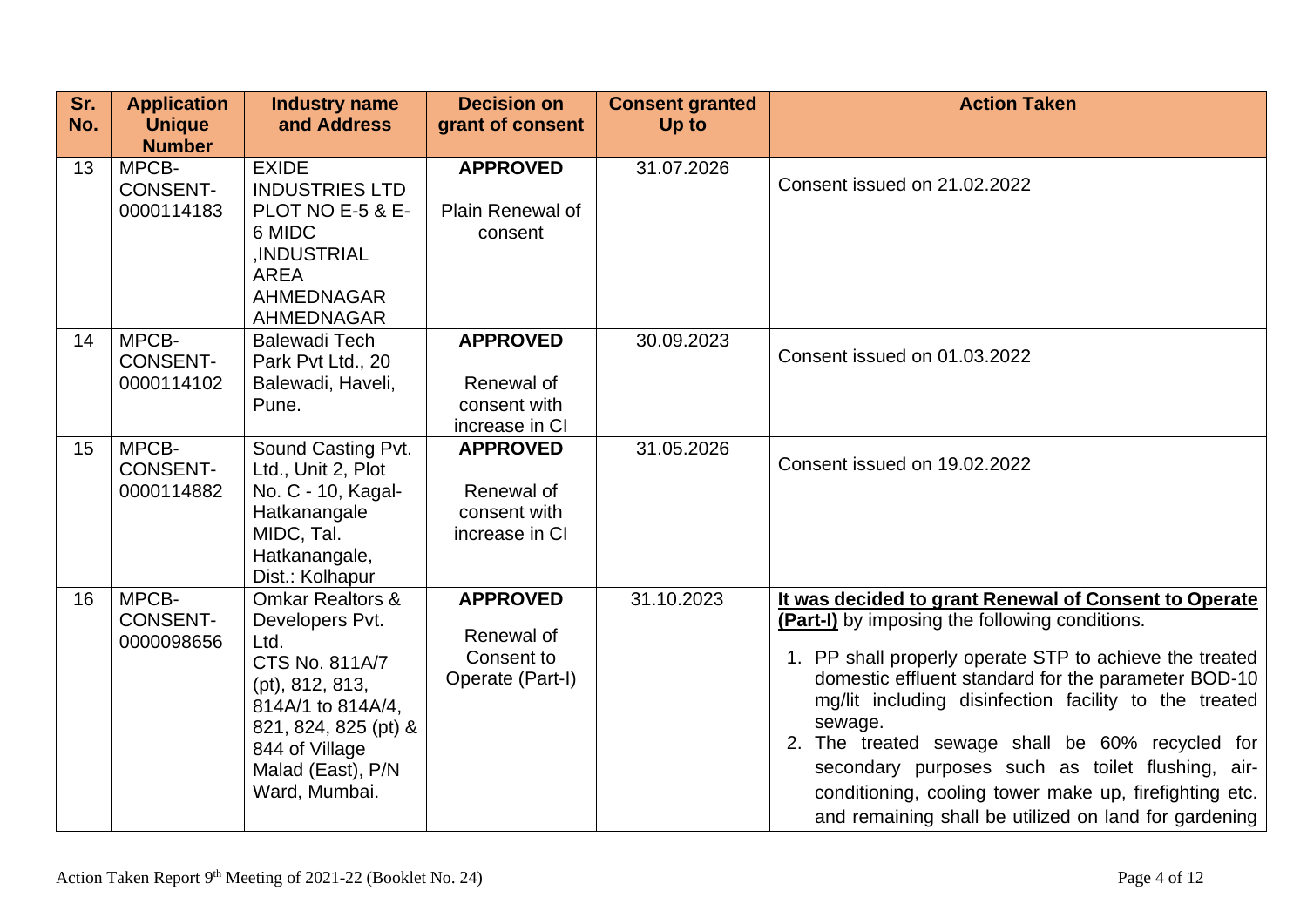| Sr.<br>No. | <b>Application</b><br><b>Unique</b>    | <b>Industry name</b><br>and Address                                                                                                                                             | <b>Decision on</b><br>grant of consent                          | <b>Consent granted</b><br>Up to | <b>Action Taken</b>                                                                                                                                                                                                                                                                                                                                                                                                                                                                                                                                                              |
|------------|----------------------------------------|---------------------------------------------------------------------------------------------------------------------------------------------------------------------------------|-----------------------------------------------------------------|---------------------------------|----------------------------------------------------------------------------------------------------------------------------------------------------------------------------------------------------------------------------------------------------------------------------------------------------------------------------------------------------------------------------------------------------------------------------------------------------------------------------------------------------------------------------------------------------------------------------------|
|            | <b>Number</b>                          |                                                                                                                                                                                 |                                                                 |                                 | and/ or connected to local body sewer line with water<br>metering<br>system.<br>3. PP shall properly operate organic waste digester along<br>with composting facility/bio-digester (biogas) for the<br>treatment of wet garbage.<br>4. PP shall make provision of charging ports for electric<br>vehicles at least 30% of total available parking slots.<br>5. PP shall extend existing BG of Rs. 25 Lakh towards O<br>& M of Pollution Control Systems and compliance of<br>Consent conditions.<br>Consent shall be issued after receipt of additional Consent<br>fees, if any. |
| 17         | MPCB-<br><b>CONSENT-</b><br>0000114798 | The TATA Power<br>Co Ltd, Trombay<br><b>Thermal Power</b><br><b>Station</b><br><b>Revenue Survey</b><br>Number: 589, 636,<br>474-A, PL 72p<br>Mahul Village,<br>Chembur, Mumbai | <b>APPROVED</b><br>Renewal of<br>consent with<br>increase in CI | 31.08.2022                      | Consent issued on 22.02.2022                                                                                                                                                                                                                                                                                                                                                                                                                                                                                                                                                     |
| 18         | MPCB-<br><b>CONSENT-</b><br>0000105837 | Cognizant<br>Technology<br>solution India Pvt.<br>Ltd.<br>Plot No. 16, Rajiv<br>Gandhi Infotech<br>Park, SEZ, MIDC<br>Phase-III,                                                | <b>APPROVED</b><br>Renewal of<br>Consent to<br>Operate          | 28.02.2025                      | It was decided to grant Renewal of Consent to Operate<br>for IT/ITES activity having Total plot area of 1,17,600 Sq.m<br>and Total construction BUA of 1,50,378 Sq.m by imposing<br>following conditions.<br>1. PP shall properly operate STP to achieve the treated<br>domestic effluent standard for the parameter BOD-10                                                                                                                                                                                                                                                      |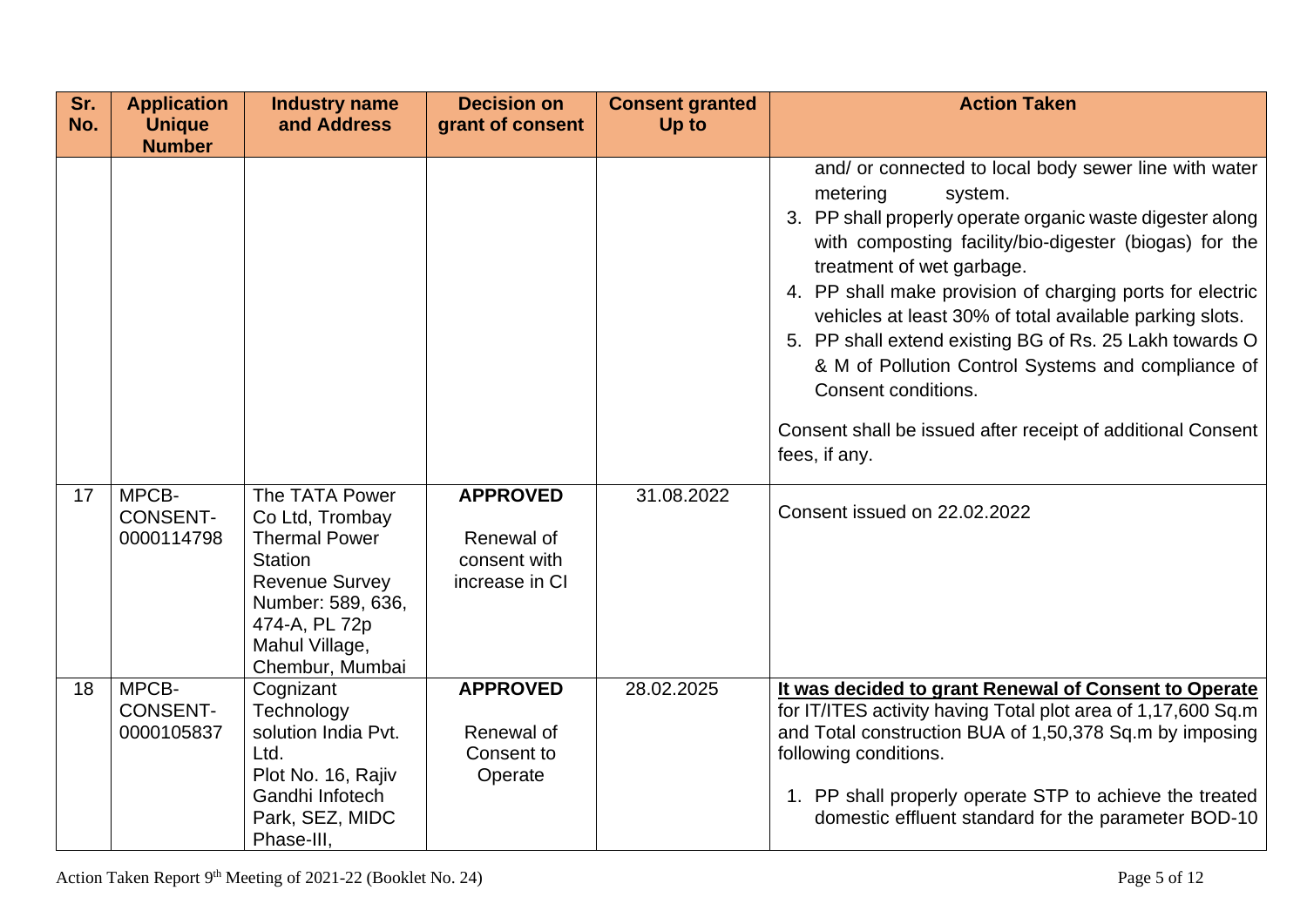| Sr.<br>No. | <b>Application</b><br><b>Unique</b>    | <b>Industry name</b><br>and Address                                                                                                  | <b>Decision on</b><br>grant of consent                              | <b>Consent granted</b><br>Up to | <b>Action Taken</b>                                                                                                                                                                                                                                                                                                                                                                                                                                                                                                                                                                                                                                                                                                                                                                                                                                                        |
|------------|----------------------------------------|--------------------------------------------------------------------------------------------------------------------------------------|---------------------------------------------------------------------|---------------------------------|----------------------------------------------------------------------------------------------------------------------------------------------------------------------------------------------------------------------------------------------------------------------------------------------------------------------------------------------------------------------------------------------------------------------------------------------------------------------------------------------------------------------------------------------------------------------------------------------------------------------------------------------------------------------------------------------------------------------------------------------------------------------------------------------------------------------------------------------------------------------------|
|            | <b>Number</b>                          |                                                                                                                                      |                                                                     |                                 |                                                                                                                                                                                                                                                                                                                                                                                                                                                                                                                                                                                                                                                                                                                                                                                                                                                                            |
|            |                                        | Hinjewadi, Tal.<br>Mulshi, Dist. Pune-<br>411057.                                                                                    |                                                                     |                                 | mg/lit including disinfection facility to the treated<br>sewage.<br>2. The treated sewage shall be 60% recycled for<br>secondary purposes such as toilet flushing, air-<br>conditioning, cooling tower make up, firefighting etc.<br>and remaining shall be utilized on land for gardening<br>and/ or connected to local body sewer line with water<br>metering<br>system.<br>3. PP shall properly operate organic waste digester along<br>with composting facility/bio-digester (biogas) for the<br>treatment of wet garbage.<br>4. PP shall make provision of charging ports for electric<br>vehicles at least 30% of total available parking slots.<br>5. PP shall extend existing BG of Rs. 25 Lakh towards O<br>& M of Pollution Control Systems and compliance of<br>Consent conditions.<br>Consent shall be issued after receipt of latest JVS analysis<br>results. |
| 19         | MPCB-<br><b>CONSENT-</b><br>0000113343 | Athani Sugars Ltd.,<br>Shahuwadi Unit<br>(Leesse of<br>Udaysingrao<br>Gaikwad S.S.K.<br>Ltd., Sonawade)<br>229 Sonawade<br>Shahuwadi | <b>NOT APPROVED</b><br>Renewal                                      |                                 | Refusal order issued on 24.02.2022                                                                                                                                                                                                                                                                                                                                                                                                                                                                                                                                                                                                                                                                                                                                                                                                                                         |
| 20         | MPCB-<br><b>CONSENT-</b><br>0000116471 | Jayaswal Neco<br>Industries Ltd ACD,<br>Kh. No. 70, 71-A,<br>71-B & 76 29/8,<br>Mile Stone Mouza                                     | <b>NOT APPROVED</b><br>Renewal of<br>consent with<br>increase in CI | ---                             | SCN Issued on 21.02.2022                                                                                                                                                                                                                                                                                                                                                                                                                                                                                                                                                                                                                                                                                                                                                                                                                                                   |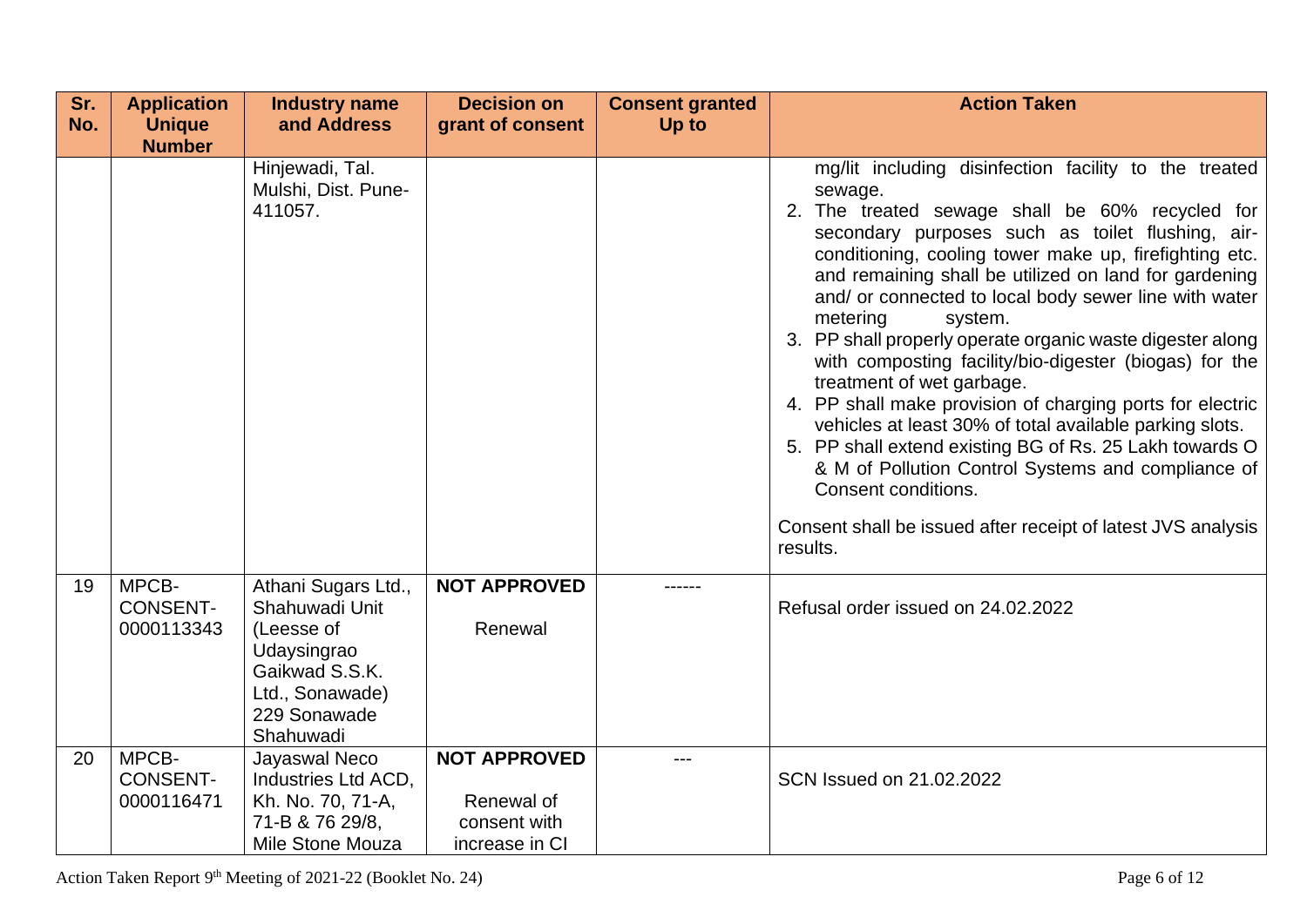| Sr. | <b>Application</b> | <b>Industry name</b>                    | <b>Decision on</b>         | <b>Consent granted</b> | <b>Action Taken</b>          |
|-----|--------------------|-----------------------------------------|----------------------------|------------------------|------------------------------|
| No. | <b>Unique</b>      | and Address                             | grant of consent           | Up to                  |                              |
|     | <b>Number</b>      |                                         |                            |                        |                              |
|     |                    | Ruikhairi, Wardha<br>Road Butibori      |                            |                        |                              |
|     |                    | Nagpur.                                 |                            |                        |                              |
| 21  | MPCB-              | MAHAGENCO,                              | <b>NOT APPROVED</b>        | $- - - -$              |                              |
|     | <b>CONSENT-</b>    | KTPS, 3x660 MW,                         |                            |                        | SCN Issued on 21.02.2022     |
|     | 0000116947         | <b>KORADI, NAGPUR</b>                   | Renewal of                 |                        |                              |
|     |                    | Khasara no 188-                         | consent with               |                        |                              |
|     |                    | 189, Koradi, Tal-                       | increase in CI             |                        |                              |
|     |                    | Kamptee, Dist-                          |                            |                        |                              |
|     |                    | Nagpur.                                 |                            |                        |                              |
| 22  | MPCB-              | Jakraya Sugar Ltd.                      | <b>APPROVED</b>            | 31.08.2022             |                              |
|     | <b>CONSENT-</b>    | (Distillery Unit)                       |                            |                        | Consent issued on 22.02.2022 |
|     | 0000118168         | Gat No. 61/1/A,                         | Renewal with               |                        |                              |
|     |                    | 64/1, Tal. -                            | amalgamation               |                        |                              |
|     |                    | Watwate, Tal. -                         |                            |                        |                              |
|     |                    | Mohol, Dist -                           |                            |                        |                              |
|     |                    | Solapur Gat No.<br>61/1/A, 64/1, Tal. - |                            |                        |                              |
|     |                    | Watwate, Tal. -                         |                            |                        |                              |
|     |                    | Mohol, Dist -                           |                            |                        |                              |
|     |                    | Solapur Gat No.                         |                            |                        |                              |
|     |                    | 61/1/A, 64/1, Tal. -                    |                            |                        |                              |
|     |                    | Watwate, Tal. -                         |                            |                        |                              |
|     |                    | Mohol, Dist -                           |                            |                        |                              |
|     |                    | Solapur                                 |                            |                        |                              |
| 23  | MPCB-              | <b>KORADI</b>                           | <b>NOT APPROVED</b>        | ----                   |                              |
|     | <b>CONSENT-</b>    | <b>THERMAL POWER</b>                    |                            |                        | SCN Issued on 21.02.2022     |
|     | 0000118167         | STATION (2 X 210                        | Renewal of<br>consent with |                        |                              |
|     |                    | MW)<br>Unit 6 & 7 (2x210)               | increase in CI             |                        |                              |
|     |                    | MW), At-Koradi,                         |                            |                        |                              |
|     |                    | Tal-Kamptee, Dist-                      |                            |                        |                              |
|     |                    | Nagpur.                                 |                            |                        |                              |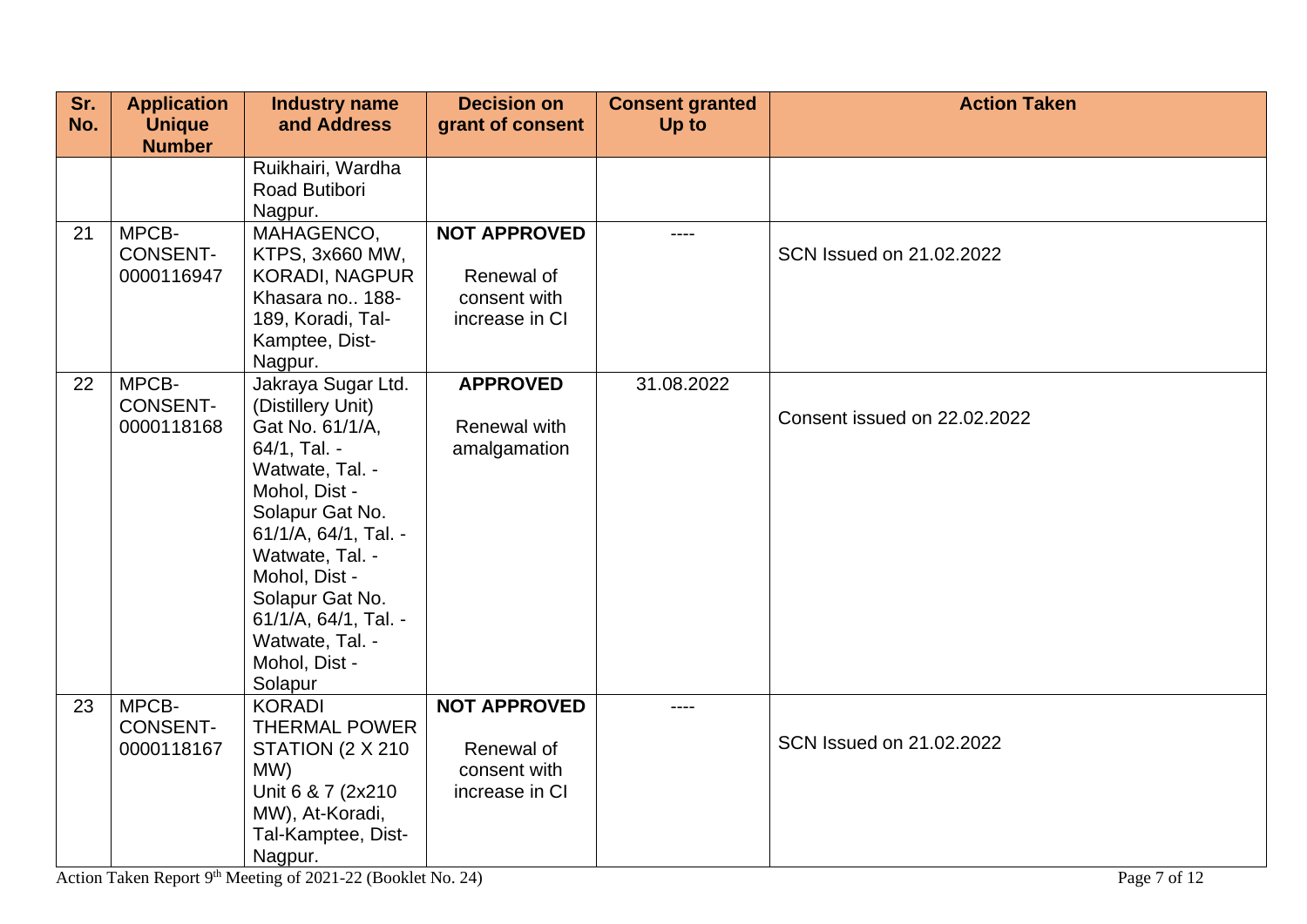| Sr.<br>No. | <b>Application</b><br><b>Unique</b>    | <b>Industry name</b><br>and Address                                                                                                                                                                                                                                                                                   | <b>Decision on</b><br>grant of consent                               | <b>Consent granted</b><br>Up to                                  | <b>Action Taken</b>                                                                                                                                                                                                                                                                                                                                                                                                                                                                                                                                                                                                                                                                                                                                                                                                                                                                                                                                                                                                                                                                                                                                                                     |
|------------|----------------------------------------|-----------------------------------------------------------------------------------------------------------------------------------------------------------------------------------------------------------------------------------------------------------------------------------------------------------------------|----------------------------------------------------------------------|------------------------------------------------------------------|-----------------------------------------------------------------------------------------------------------------------------------------------------------------------------------------------------------------------------------------------------------------------------------------------------------------------------------------------------------------------------------------------------------------------------------------------------------------------------------------------------------------------------------------------------------------------------------------------------------------------------------------------------------------------------------------------------------------------------------------------------------------------------------------------------------------------------------------------------------------------------------------------------------------------------------------------------------------------------------------------------------------------------------------------------------------------------------------------------------------------------------------------------------------------------------------|
|            | <b>Number</b>                          |                                                                                                                                                                                                                                                                                                                       |                                                                      |                                                                  |                                                                                                                                                                                                                                                                                                                                                                                                                                                                                                                                                                                                                                                                                                                                                                                                                                                                                                                                                                                                                                                                                                                                                                                         |
| 24         | MPCB-<br><b>CONSENT-</b><br>0000118281 | Paras Thermal<br>Power Station,<br>Paras<br>S.No.120A,<br>120B, 120C, 120D, 1<br>032 & 1184 Paras<br>,Tal-Balapur, Dist-<br>Akola.                                                                                                                                                                                    | <b>NOT APPROVED</b><br>Renewal of<br>consent with<br>increase in CI  | ----                                                             | SCN Issued on 21.02.2022                                                                                                                                                                                                                                                                                                                                                                                                                                                                                                                                                                                                                                                                                                                                                                                                                                                                                                                                                                                                                                                                                                                                                                |
| 25         | MPCB-<br><b>CONSENT-</b><br>0000117565 | Sanvo Resorts Pvt.<br>Ltd. "Marathon<br>Nexzone", S. No.<br>94, (H. No. 1D), S.<br>No. 95 (H. No. 1, 2,<br>$3/A$ , $3/B$ , $4$ ), S. No.<br>96, S. No. 97 (H.<br>No. 1, 2), S. No. 98,<br>(H. No. 6/A/1,<br>$6/A/2$ , 6B, 6C, 6D),<br>S. No. 98, (H. No.<br>5PT), Village<br>Kolkhe, Tal.<br>Panvel, Dist.<br>Raigad. | <b>APPROVED</b><br>Revalidation of<br>Consent to<br><b>Establish</b> | Commissioning or<br>up to 30.06.2026<br>whichever is<br>earlier. | It was decided to grant re-validation of Consent to<br><b>Establish</b> for remaining construction BUA of Rental<br>Housing Scheme of MMRDA "Marathon Nexzone" on total<br>plot area 1,14,920 sq. mtrs. for remaining construction BUA<br>4,83,248.27 sq. mtrs. out of total construction BUA<br>7,53,983.27 sq. mtrs. by imposing following conditions.<br>1. PP shall comply with the conditions stipulated in EC<br>and consent.<br>2. PP shall provide STP of adequate capacity to achieve<br>the treated domestic effluent standard for the<br>parameter BOD-10 mg/lit including disinfection facility.<br>3. The treated sewage shall be 60% recycled for<br>secondary purposes such as toilet flushing, air-<br>conditioning, cooling tower make up, firefighting etc.<br>and remaining shall be utilized on land for gardening<br>and/ or connected to local body sewer line with water<br>metering system.<br>4. PP shall provide organic waste digester along with<br>composting facility/ bio-digester (biogas) for the<br>treatment of wet garbage.<br>5. PP shall make provision of charging ports for electric<br>vehicles at least 30% of total available parking slots. |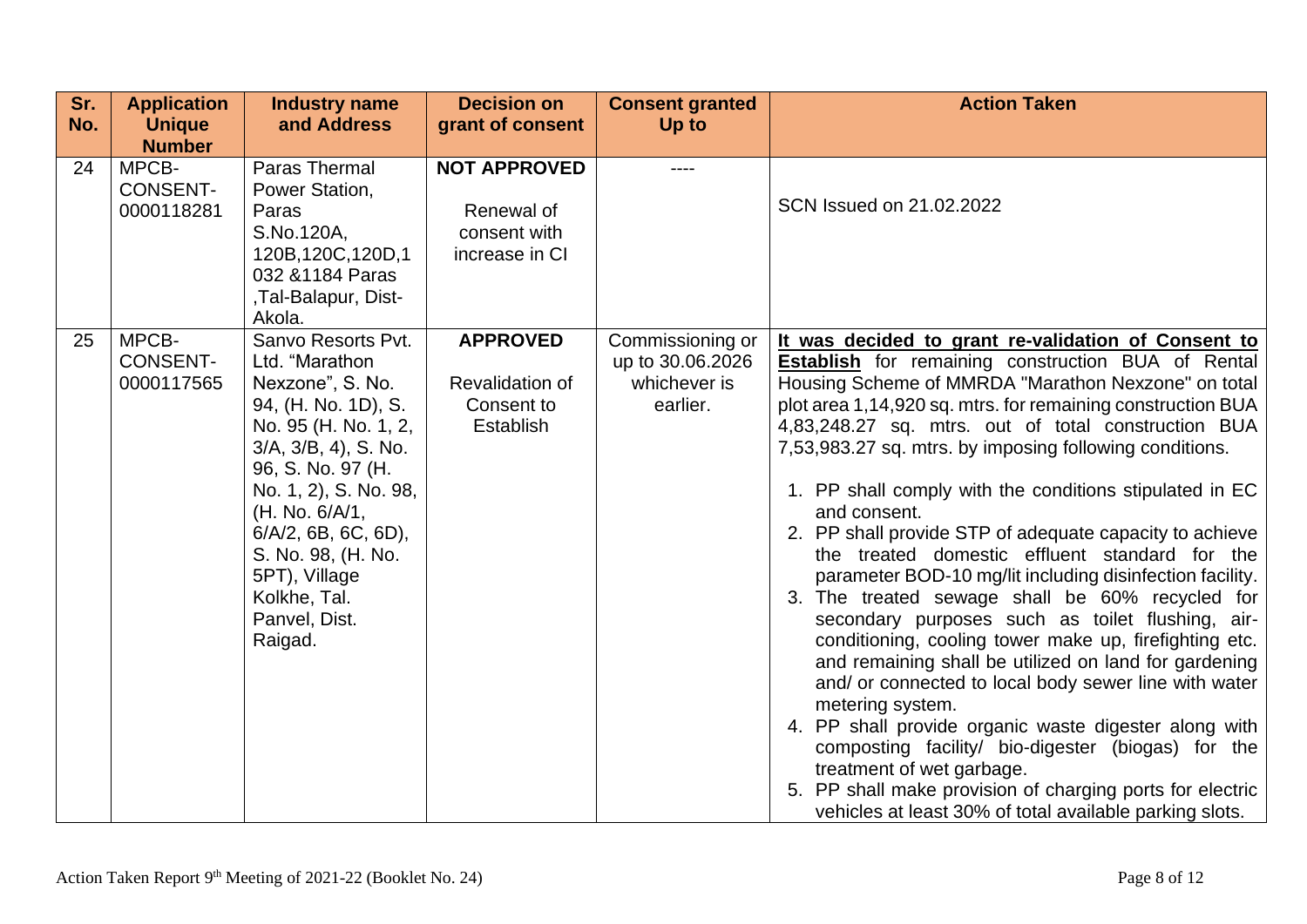| Sr. | <b>Application</b>                     | <b>Industry name</b>                                                                                                                                                                                                                             | <b>Decision on</b>                                                  | <b>Consent granted</b> | <b>Action Taken</b>                                                                                                                                                                                                                            |
|-----|----------------------------------------|--------------------------------------------------------------------------------------------------------------------------------------------------------------------------------------------------------------------------------------------------|---------------------------------------------------------------------|------------------------|------------------------------------------------------------------------------------------------------------------------------------------------------------------------------------------------------------------------------------------------|
| No. | <b>Unique</b><br><b>Number</b>         | and Address                                                                                                                                                                                                                                      | grant of consent                                                    | Up to                  |                                                                                                                                                                                                                                                |
|     |                                        |                                                                                                                                                                                                                                                  |                                                                     |                        | 6. PP shall obtain NOC from PMC for disposal of<br>construction debris at specific site inspected and<br>approved by Municipal Corporation.<br>7. PP shall submit/extend BG of Rs. 25 Lakh towards<br>compliance of EC and consent conditions. |
| 26  | MPCB-<br><b>CONSENT-</b><br>0000118759 | Maharashtra State<br><b>Power Generation</b><br>Company Ltd.,<br><b>Nashik Thermal</b><br><b>Power Plant</b><br>(Unit 3,4 & 5 of 210)<br>MW each)<br>Eklahare, Tal &<br>Dist-Nashik.                                                             | <b>NOT APPROVED</b><br>Renewal of<br>Consent with<br>decrease in CI | ----                   | SCN Issued on 21.02.2022                                                                                                                                                                                                                       |
| 27  | MPCB-<br><b>CONSENT-</b><br>0000118295 | <b>EQUINOX</b><br><b>BUSINESS PARKS</b><br><b>PRIVATE LIMITED</b><br>(formaly known as<br>Peninsula Techno<br>Park (IT Park),<br>Kurla)<br>CTS Nos. 83, 83/1<br>to 19, LBS Plot &<br>CTS No. 81, 81/1 to<br>30 at Kurla (W),<br>Mumbai- 400 070. | <b>NOT APPROVED</b><br>Renewal of<br>Consent to<br>Operate          | ----                   | SCN Issued on 21,02,2022                                                                                                                                                                                                                       |
| 28  | MPCB-<br><b>CONSENT-</b><br>0000119262 | <b>SMW Ispat Private</b><br>Limited, Plot No. C-<br>2, C-4, C-5 Deoli<br><b>Growth Center</b><br>MIDC Deoli.                                                                                                                                     | <b>APPROVED</b><br>Renewal of<br>consent with<br>increase in CI     | 30.06.2023             | Consent Issued on 22.02.2022                                                                                                                                                                                                                   |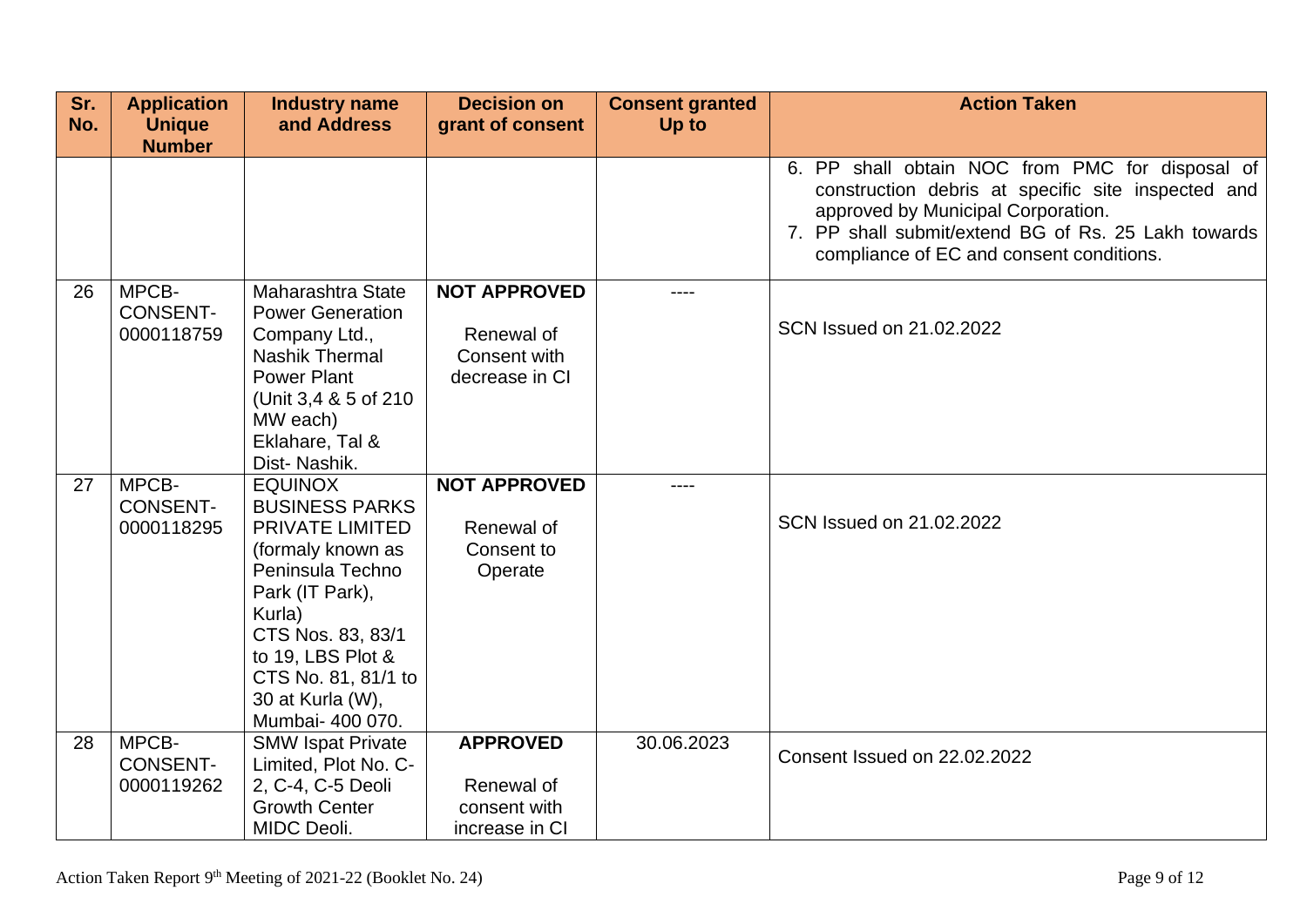| Sr.<br>No. | <b>Application</b><br><b>Unique</b><br><b>Number</b> | <b>Industry name</b><br>and Address                                                                | <b>Decision on</b><br>grant of consent                                                                   | <b>Consent granted</b><br>Up to | <b>Action Taken</b>                                                                                                                                |
|------------|------------------------------------------------------|----------------------------------------------------------------------------------------------------|----------------------------------------------------------------------------------------------------------|---------------------------------|----------------------------------------------------------------------------------------------------------------------------------------------------|
| 29         | MPCB-<br><b>CONSENT-</b><br>0000120098               | Macrotech<br>Developers Ltd.,<br>Village Nilje Katai,<br>Tal. Kalyan, Dist.<br>Thane.              | <b>APPROVED</b><br>Renewal of<br>Consent to<br>Operate<br>(Commercial<br><b>Buildings of Part-</b><br>V) | 31.05.2022.                     | Consent shall be issued after obtaining additional Consent<br>to Establish fees of Rs. 3,59,787/- towards increase in C.I.<br>by Rs. 146.4235 Crs. |
| 30         | MPCB-<br><b>CONSENT-</b><br>0000120095               | Macrotech<br>Developers Ltd.,<br>Village Nilje Katai,<br>Tal. Kalyan, Dist.<br>Thane.              | <b>APPROVED</b><br>Renewal of<br><b>Consent Operate</b><br>(Part-III)                                    | 30.11.2022.                     | Consent shall be issued after obtaining additional Consent<br>to Operate fees of Rs. 21,92,875.4/-.                                                |
| 31         | MPCB-<br><b>CONSENT-</b><br>0000120097               | Macrotech<br>Developers Ltd.,<br>Village Ghesar, Tal.<br>Kalyan, Dist.<br>Thane.                   | <b>APPROVED</b><br>Renewal of<br>Consent to<br>Operate (Part-IV)                                         | 30.11.2022.                     | Consent shall be issued after obtaining additional Consent<br>to Establish/Operate fees of Rs. 43,79,597/-.                                        |
| 32         | MPCB-<br><b>CONSENT-</b><br>0000120094               | Macrotech<br>Developers Ltd.,<br>Village Usarghar,<br>Tal. Kalyan, Dist.<br>Thane.                 | <b>APPROVED</b><br>Renewal of<br>Consent to<br>Operate (Part-I &<br>$\parallel$                          | 30.11.2022.                     | Consent shall be issued after obtaining additional Consent<br>to Operate fees of Rs. 10, 19, 440/-.                                                |
| 33         | MPCB-<br><b>CONSENT-</b><br>0000119078               | Ganagkhed Sugar<br>& Energy Ltd.<br>103, 104, 105, 106,<br>142 Vijaynagar,<br>Makhani<br>Gangakhed | <b>APPROVED</b><br>Consent to<br>Renewal                                                                 | 31.07.2022                      | Consent Issued on 24.03.2022                                                                                                                       |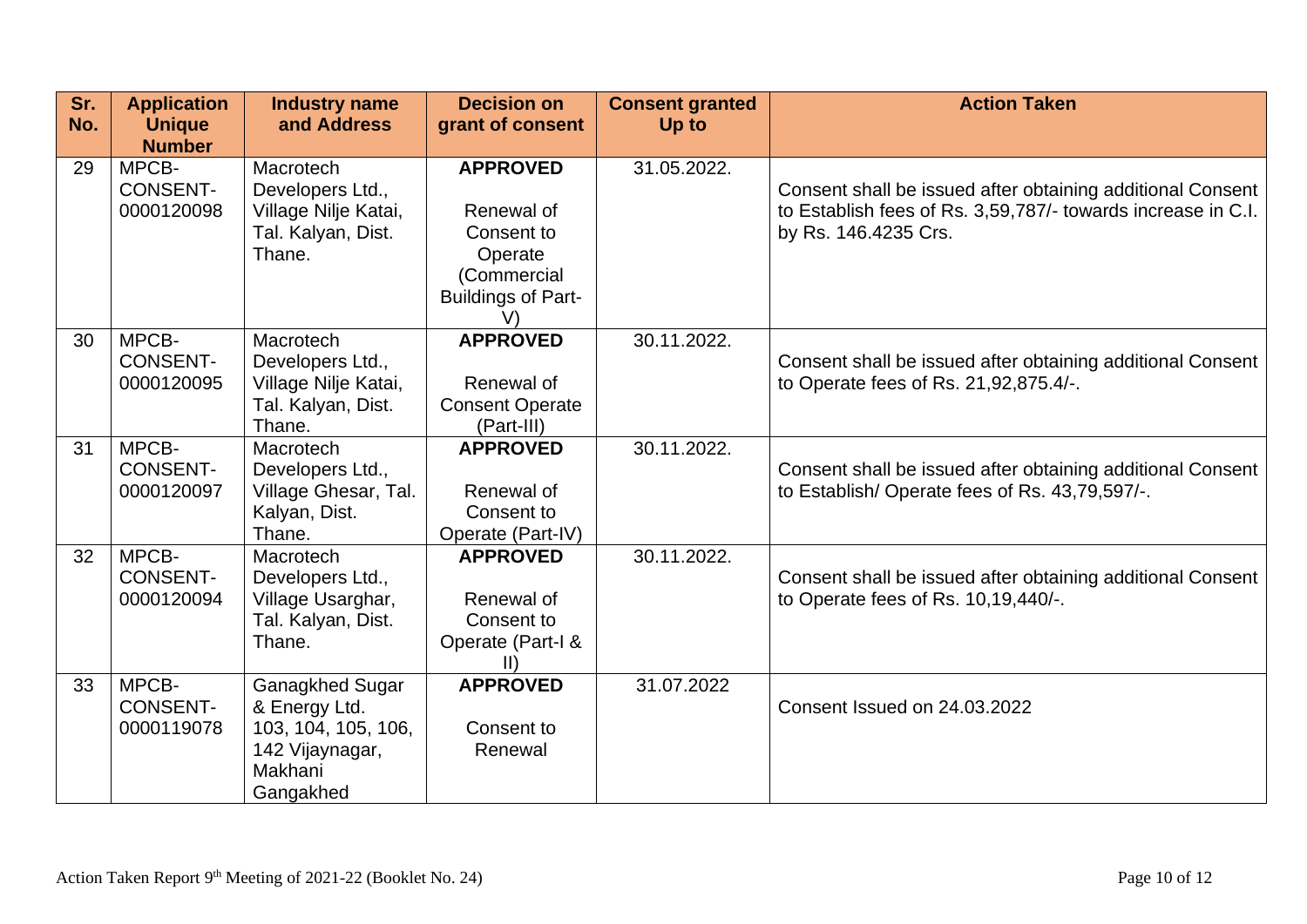| Sr.<br>No. | <b>Application</b><br><b>Unique</b><br><b>Number</b> | <b>Industry name</b><br>and Address                                                                                                                                                                                  | <b>Decision on</b><br>grant of consent                 | <b>Consent granted</b><br>Up to | <b>Action Taken</b>                                                                                                                                                                                                                                                                                                                                                                                                                                  |
|------------|------------------------------------------------------|----------------------------------------------------------------------------------------------------------------------------------------------------------------------------------------------------------------------|--------------------------------------------------------|---------------------------------|------------------------------------------------------------------------------------------------------------------------------------------------------------------------------------------------------------------------------------------------------------------------------------------------------------------------------------------------------------------------------------------------------------------------------------------------------|
| 34         | MPCB-<br><b>CONSENT-</b><br>0000122253               | Shri Dutt India<br>Pvt.Ltd<br>Gut No. 65/2,69<br>Sakharwadi<br>Phaltan                                                                                                                                               | <b>APPROVED</b><br>Renewal of<br><b>Ethanol unit</b>   | 31.08.2023                      | Consent Issued on 20.02.2022                                                                                                                                                                                                                                                                                                                                                                                                                         |
| 35         | MPCB-<br><b>CONSENT-</b><br>0000123221               | <b>MANAS AGRO</b><br><b>INDUSTRIES AND</b><br><b>INFRASTRUCTUR</b><br>E LIMITED (UNIT-<br>1) (DISTILLERY<br>UNIT)<br>H.NO. 397<br><b>KHURSAPAR</b><br>(BELA) TAHSIL<br><b>UMRED, DISTRICT</b><br><b>NAGPUR UMRED</b> | <b>APPROVED</b><br>Renewal                             | 31.08.2024                      | It was decided to grant renewal of consent, by imposing<br>following conditions:<br>1. PP shall operate pollution control system scientifically<br>to achieve the consented norms<br>2. PP shall ensure uninterrupted connectivity of OCEMS<br>to Board server directly through data logger.<br>3. PP shall submit/extend total Bank Guarantee of Rs. 25<br>lakh towards O & M of pollution control systems and<br>compliance of consent conditions. |
| 36         | MPCB-<br><b>CONSENT-</b><br>0000124918               | <b>SHRI SHANKAR</b><br><b>SSK LTD</b><br><b>DISTILLERY UNIT</b><br>288<br><b>SADASHIVNAGAR</b><br><b>MALSHIRAS</b>                                                                                                   | <b>APPROVED</b><br>Renewal of<br>consent to<br>operate | 31.08.2022                      | Consent shall be issued after verification of OCMS<br>connectivity in respect of flow meter and night vision<br>camera.                                                                                                                                                                                                                                                                                                                              |
| 37         | MPCB-<br><b>CONSENT-</b><br>0000122902               | Vasantrao Dada<br>Patil Sahakari<br>Sakhar Karkhana<br>Ltd. Leased by<br>Dharashiv Sakhar<br>Karkhana Ltd. Unit<br>No.<br>Gut No. 799/2<br>Lohoner Deola                                                             | <b>NOT APPROVED</b><br>Renewal                         | ----<br>******                  | SCN Issued on 02.03.2022                                                                                                                                                                                                                                                                                                                                                                                                                             |
|            |                                                      |                                                                                                                                                                                                                      |                                                        |                                 |                                                                                                                                                                                                                                                                                                                                                                                                                                                      |